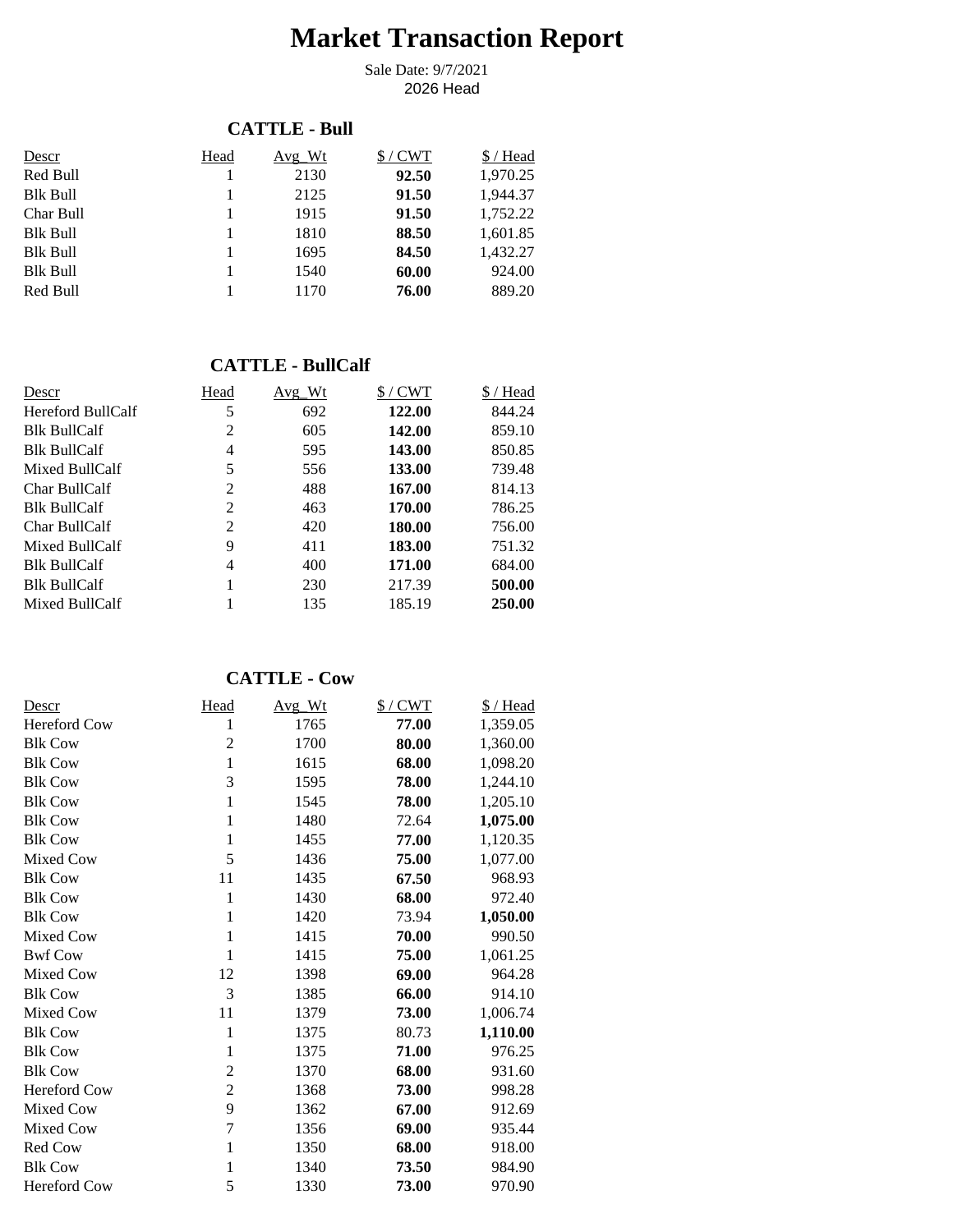| Mixed Cow      | 12                      | 1327 | 69.00  | 915.40   |
|----------------|-------------------------|------|--------|----------|
| <b>Blk Cow</b> | $\mathbf{1}$            | 1325 | 53.00  | 702.25   |
| Mixed Cow      | 3                       | 1315 | 71.00  | 933.65   |
|                |                         |      |        |          |
| <b>Blk Cow</b> | $\mathbf{1}$            | 1310 | 70.00  | 917.00   |
| <b>Blk Cow</b> | $\overline{2}$          | 1310 | 76.00  | 995.60   |
| Red Cow        | $\mathbf{1}$            | 1295 | 55.00  | 712.25   |
| <b>Blk Cow</b> | $\mathbf{1}$            | 1275 | 69.50  | 886.12   |
|                |                         |      |        |          |
| <b>Blk Cow</b> | $\overline{4}$          | 1265 | 68.00  | 860.20   |
| <b>Blk Cow</b> | $\overline{2}$          | 1245 | 64.00  | 796.80   |
| Mixed Cow      | $\overline{\mathbf{4}}$ | 1238 | 67.00  | 829.13   |
| <b>Blk Cow</b> | 3                       | 1233 | 67.00  | 826.33   |
|                |                         |      |        |          |
| Red Cow        | $\mathbf{1}$            | 1225 | 70.00  | 857.50   |
| <b>Blk Cow</b> | $\overline{2}$          | 1225 | 83.00  | 1,016.75 |
| <b>Blk Cow</b> | $\mathbf{1}$            | 1225 | 68.00  | 833.00   |
| <b>Bwf Cow</b> | $\mathbf{1}$            | 1215 | 92.59  | 1,125.00 |
|                |                         |      |        |          |
| <b>Blk Cow</b> | $\mathbf{1}$            | 1195 | 90.00  | 1,075.50 |
| <b>Blk Cow</b> | 6                       | 1193 | 63.00  | 751.28   |
| Mixed Cow      | 6                       | 1192 | 64.50  | 768.63   |
|                |                         |      |        |          |
| <b>Blk Cow</b> | $\mathbf{1}$            | 1190 | 73.00  | 868.70   |
| <b>Blk Cow</b> | $\overline{4}$          | 1188 | 66.00  | 783.75   |
| <b>Blk Cow</b> | 5                       | 1185 | 64.00  | 758.40   |
| <b>Blk Cow</b> | $\mathbf{1}$            | 1170 | 71.00  | 830.70   |
|                |                         |      |        |          |
| <b>Blk Cow</b> | $\mathbf{1}$            | 1150 | 59.00  | 678.50   |
| <b>Blk Cow</b> | $\mathbf{1}$            | 1145 | 66.00  | 755.70   |
| <b>Blk Cow</b> | 3                       | 1138 | 64.00  | 728.53   |
| <b>Bwf Cow</b> | $\mathbf{1}$            | 1130 | 82.30  | 930.00   |
| <b>Blk Cow</b> | 5                       | 1122 | 85.00  | 953.70   |
|                |                         |      |        |          |
| Xbred Cow      | $\mathbf{1}$            | 1115 | 5.83   | 65.00    |
| <b>Blk Cow</b> | $\mathbf{1}$            | 1115 | 99.00  | 1,103.85 |
| <b>Blk Cow</b> | $\mathbf{1}$            | 1105 | 73.00  | 806.65   |
| <b>Blk Cow</b> | $\mathbf{1}$            | 1100 | 66.00  | 726.00   |
|                |                         |      |        |          |
| <b>Blk Cow</b> | $\overline{\mathbf{4}}$ | 1093 | 52.00  | 568.10   |
| Mixed Cow      | $\mathbf{1}$            | 1090 | 84.86  | 925.00   |
| <b>Blk Cow</b> | 1                       | 1090 | 67.00  | 730.30   |
| <b>Blk Cow</b> | 5                       | 1070 | 58.50  | 625.95   |
|                |                         |      |        |          |
| <b>Blk Cow</b> | 1                       | 1060 | 89.62  | 950.00   |
| Red Cow        | 1                       | 1025 | 55.00  | 563.75   |
| Mixed Cow      | 8                       | 1023 | 61.50  | 629.22   |
| <b>Blk Cow</b> | $\sqrt{2}$              | 1018 | 85.00  | 864.88   |
| Mixed Cow      | 3                       |      |        |          |
|                |                         | 1013 | 46.00  | 466.13   |
| <b>Blk Cow</b> | $\mathbf{1}$            | 1000 | 101.00 | 1,010.00 |
| Red Cow        | 3                       | 987  | 58.50  | 577.20   |
| <b>Blk Cow</b> | $\mathbf{1}$            | 985  | 60.00  | 591.00   |
| Mixed Cow      | $\overline{2}$          | 985  | 68.53  | 675.00   |
|                |                         |      |        |          |
| <b>Blk Cow</b> | $\mathbf{1}$            | 985  | 66.00  | 650.10   |
| <b>Blk Cow</b> | $\mathbf{1}$            | 980  | 102.04 | 1,000.00 |
| Red Cow        | $\mathbf{1}$            | 965  | 65.00  | 627.25   |
| <b>Blk Cow</b> | $\mathbf{1}$            | 945  | 59.00  | 557.55   |
|                |                         |      |        |          |
| Mixed Cow      | $\overline{4}$          | 923  | 74.00  | 682.65   |
| <b>Blk Cow</b> | $\mathfrak{2}$          | 923  | 63.00  | 581.18   |
| Xbred Cow      | $\mathbf{1}$            | 920  | 25.00  | 230.00   |
| <b>Blk Cow</b> | $\overline{2}$          | 918  | 49.00  | 449.58   |
| <b>Blk Cow</b> | $\mathbf{1}$            | 915  | 42.00  | 384.30   |
|                |                         |      |        |          |
| <b>Blk Cow</b> | $\mathbf{1}$            | 910  | 63.00  | 573.30   |
| Xbred Cow      | $\mathbf{1}$            | 905  | 58.00  | 524.90   |
| Xbred Cow      | $\mathfrak{2}$          | 875  | 25.00  | 218.75   |
| Xbred Cow      | $\mathbf{1}$            | 860  | 37.00  | 318.20   |
|                |                         |      |        |          |
| <b>Blk Cow</b> | $\mathfrak{2}$          | 848  | 20.00  | 169.50   |
| <b>Blk Cow</b> | $\mathbf{1}$            | 840  | 53.57  | 450.00   |
| Mixed Cow      | 3                       | 830  | 41.00  | 340.30   |
| Xbred Cow      | $\mathbf{1}$            | 805  | 48.00  | 386.40   |
| Xbred Cow      | $\overline{c}$          | 775  | 25.00  | 193.75   |
|                |                         |      |        |          |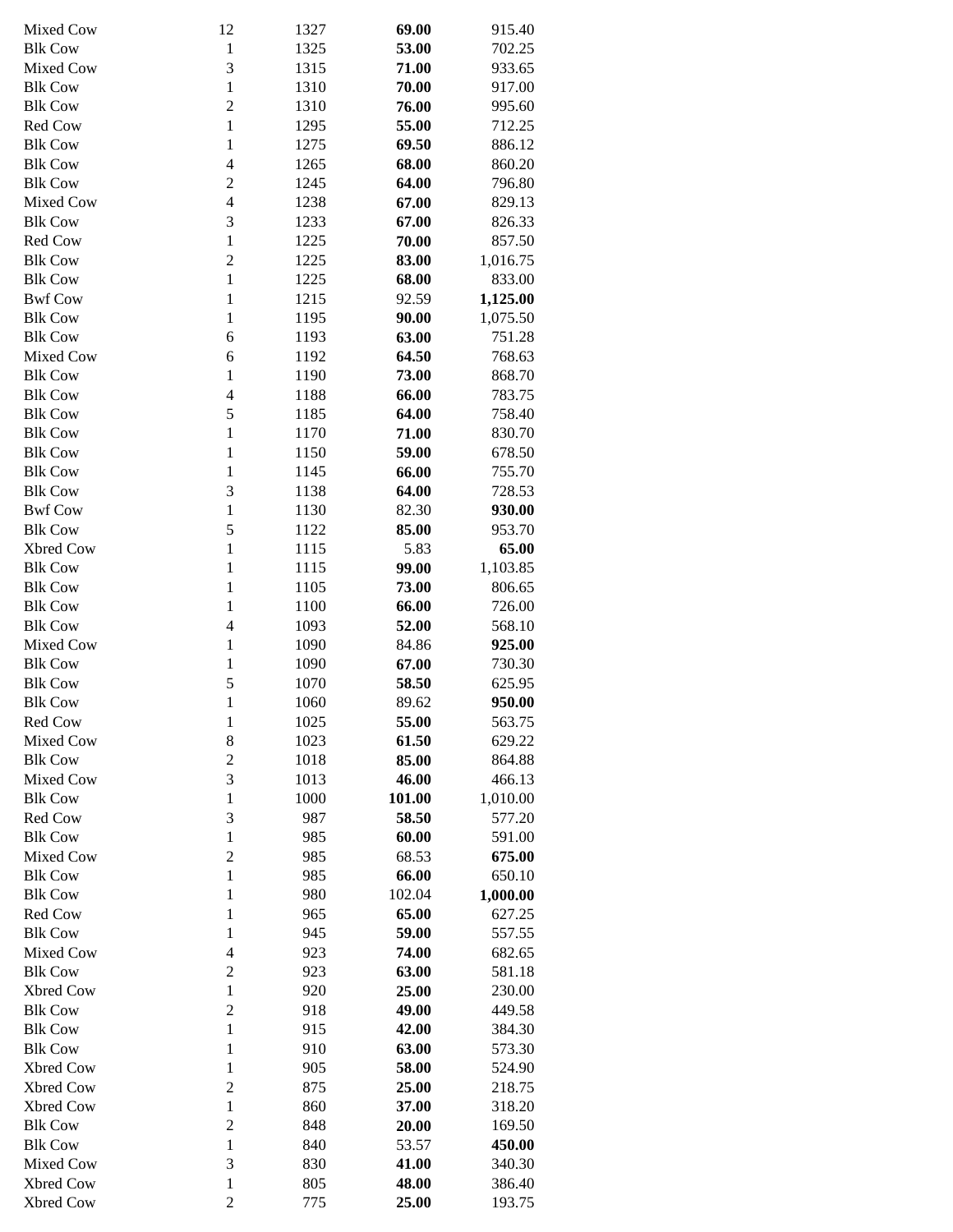|   | 760 | 31.00 | 235.60 |
|---|-----|-------|--------|
|   | 735 | 36.00 | 264.60 |
|   | 735 | 30.00 | 220.50 |
| 2 | 713 | 26.00 | 185.25 |
|   | 710 | 48.00 | 340.80 |
|   | 655 | 24.00 | 157.20 |
|   | 650 | 29.00 | 188.50 |
|   |     |       |        |

## **CATTLE - HfrCalf**

| <u>Descr</u>       | Head                    | Avg_Wt | $$/$ CWT | \$/Head |
|--------------------|-------------------------|--------|----------|---------|
| Mixed HfrCalf      | $\overline{2}$          | 810    | 120.00   | 972.00  |
| <b>Blk HfrCalf</b> | $\overline{3}$          | 672    | 124.00   | 832.87  |
| <b>Blk HfrCalf</b> | $\overline{7}$          | 641    | 130.00   | 833.86  |
| <b>Bwf HfrCalf</b> | $\overline{\mathbf{3}}$ | 638    | 132.00   | 842.60  |
| <b>Blk HfrCalf</b> | 8                       | 638    | 134.00   | 854.25  |
| Mixed HfrCalf      | 16                      | 600    | 135.00   | 810.42  |
| <b>Blk HfrCalf</b> | 3                       | 580    | 131.00   | 759.80  |
| <b>Blk HfrCalf</b> | $\overline{3}$          | 577    | 135.50   | 781.38  |
| <b>Blk HfrCalf</b> | $\overline{2}$          | 553    | 135.00   | 745.88  |
| Mixed HfrCalf      | 14                      | 551    | 142.00   | 782.52  |
| Mixed HfrCalf      | 12                      | 547    | 132.50   | 724.89  |
| <b>Blk HfrCalf</b> | $\mathbf{1}$            | 545    | 127.00   | 692.15  |
| Red HfrCalf        | $\mathbf{1}$            | 530    | 50.00    | 265.00  |
| <b>Blk HfrCalf</b> | 3                       | 505    | 147.00   | 742.35  |
| <b>Blk HfrCalf</b> | $\mathbf{1}$            | 500    | 62.50    | 312.50  |
| <b>Blk HfrCalf</b> | 3                       | 483    | 145.00   | 700.83  |
| <b>Blk HfrCalf</b> | $\mathbf{1}$            | 475    | 150.00   | 712.50  |
| Hereford HfrCalf   | $\mathbf{1}$            | 460    | 14.00    | 64.40   |
| Mixed HfrCalf      | $\overline{4}$          | 444    | 155.00   | 687.81  |
| <b>Bwf HfrCalf</b> | $\mathbf{1}$            | 420    | 150.00   | 630.00  |
| <b>Blk HfrCalf</b> | 3                       | 413    | 158.00   | 653.07  |
| <b>Blk HfrCalf</b> | $\mathbf{1}$            | 380    | 158.00   | 600.40  |
| <b>Bwf HfrCalf</b> | 3                       | 377    | 160.00   | 602.67  |
| <b>Bwf HfrCalf</b> | $\mathbf{1}$            | 370    | 140.00   | 518.00  |
| Hereford HfrCalf   | $\overline{c}$          | 365    | 147.00   | 536.55  |
| Mixed HfrCalf      | $\overline{4}$          | 354    | 177.00   | 626.14  |
| <b>Bwf HfrCalf</b> | $\mathbf{1}$            | 330    | 166.00   | 547.80  |
| <b>Blk HfrCalf</b> | $\overline{c}$          | 328    | 171.00   | 560.03  |
| Mixed HfrCalf      | 9                       | 317    | 202.11   | 640.00  |
| <b>Blk HfrCalf</b> | $\overline{c}$          | 288    | 191.30   | 550.00  |
| Mixed HfrCalf      | $\mathbf{1}$            | 285    | 70.18    | 200.00  |
| <b>Blk HfrCalf</b> | $\mathbf{1}$            | 255    | 209.80   | 535.00  |
| Red HfrCalf        | $\mathbf{1}$            | 250    | 230.00   | 575.00  |
| Mixed HfrCalf      | $\overline{c}$          | 228    | 197.80   | 450.00  |
| <b>Blk HfrCalf</b> | $\mathbf{1}$            | 225    | 200.00   | 450.00  |
| <b>Bwf HfrCalf</b> | $\mathbf{1}$            | 140    | 250.00   | 350.00  |

### **CATTLE - HfrYrl**

| Descr             | Head | Avg Wt | $$/$ CWT | \$/Head  |
|-------------------|------|--------|----------|----------|
| Red HfrYrl        |      | 1025   | 80.00    | 820.00   |
| <b>Blk HfrYrl</b> | 2    | 1020   | 119.00   | 1,213.80 |
| Red HfrYrl        | 14   | 931    | 132.75   | 1,235.52 |
| <b>Blk HfrYrl</b> | 10   | 882    | 130.00   | 1,145.95 |
| Mixed HfrYrl      | 51   | 847    | 138.75   | 1,175.02 |
| <b>Blk HfrYrl</b> | 3    | 845    | 134.50   | 1,136.52 |
| <b>Blk HfrYrl</b> |      | 825    | 127.00   | 1,047.75 |
| <b>Blk HfrYrl</b> | 10   | 800    | 130.00   | 1.040.00 |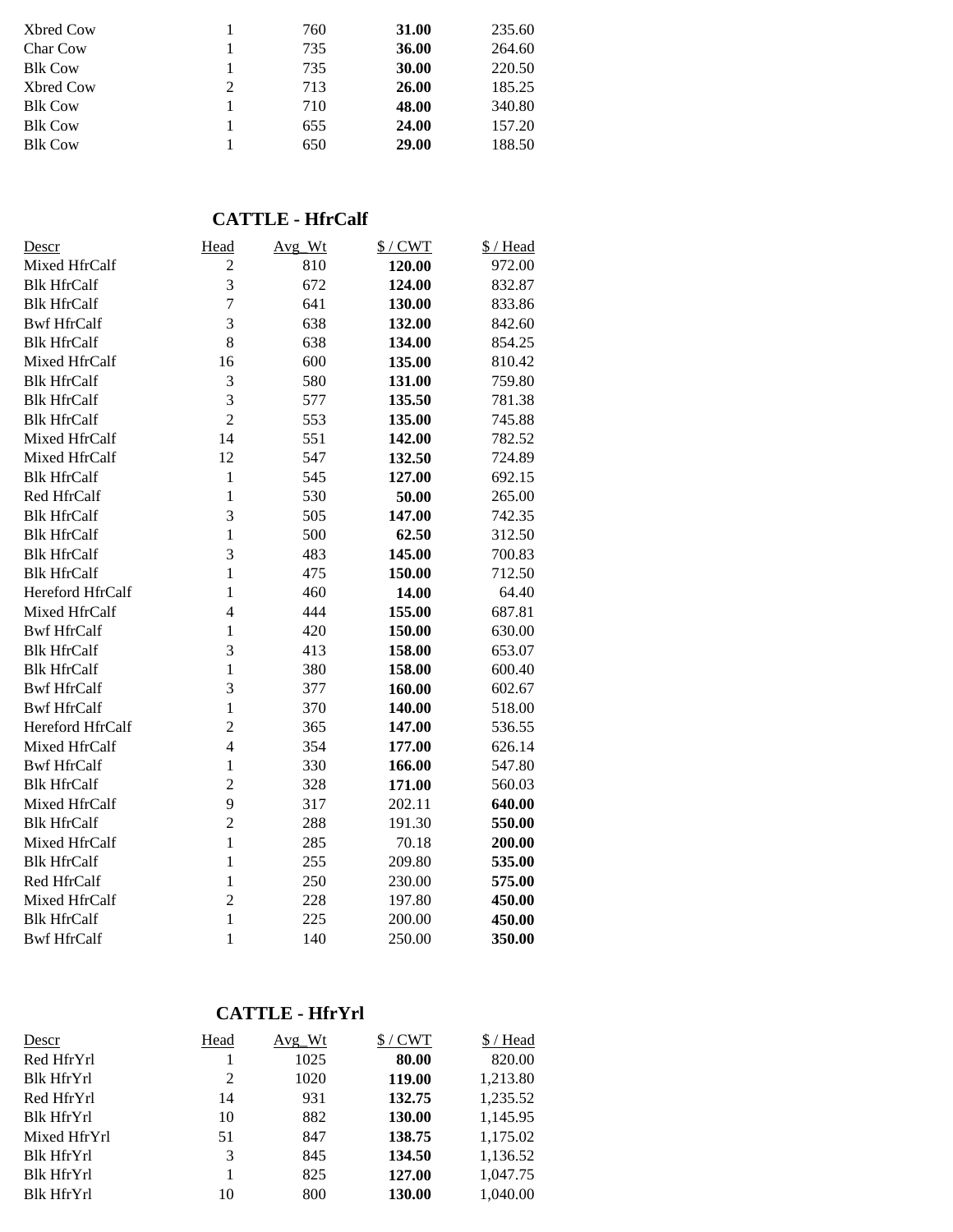| <b>Blk HfrYrl</b> | 24             | 784 | 143.00 | 1,121.36 |
|-------------------|----------------|-----|--------|----------|
| <b>Blk HfrYrl</b> | $\overline{c}$ | 775 | 133.00 | 1,030.75 |
| <b>Blk HfrYrl</b> | $\overline{1}$ | 765 | 110.00 | 841.50   |
| Mixed HfrYrl      | 57             | 756 | 141.00 | 1,065.91 |
| Mixed HfrYrl      | 34             | 748 | 145.00 | 1,084.09 |
| Mixed HfrYrl      | 67             | 746 | 145.00 | 1,082.09 |
| Mixed HfrYrl      | 56             | 739 | 144.00 | 1,064.57 |
| <b>Blk HfrYrl</b> | $\overline{4}$ | 713 | 145.00 | 1,033.13 |
| <b>Blk HfrYrl</b> | 6              | 703 | 143.50 | 1,008.09 |
| <b>Blk HfrYrl</b> | 3              | 693 | 145.00 | 1,005.33 |
| Red HfrYrl        | 23             | 687 | 143.00 | 982.04   |
| <b>Bwf HfrYrl</b> | $\overline{4}$ | 686 | 126.00 | 864.68   |
| Mixed HfrYrl      | 61             | 675 | 151.50 | 1,022.00 |
| Mixed HfrYrl      | 60             | 673 | 157.00 | 1,056.35 |
| Mixed HfrYrl      | 59             | 671 | 155.00 | 1,040.60 |
| Mixed HfrYrl      | 61             | 670 | 151.00 | 1,012.44 |
| Red HfrYrl        | 6              | 661 | 136.00 | 898.73   |
| <b>Blk HfrYrl</b> | 5              | 649 | 150.75 | 978.37   |
| Mixed HfrYrl      | 6              | 647 | 151.00 | 976.47   |
| <b>Blk HfrYrl</b> | $\mathbf{1}$   | 635 | 139.00 | 882.65   |
| Char HfrYrl       | $\overline{4}$ | 630 | 144.00 | 907.20   |
| <b>Blk HfrYrl</b> | 3              | 618 | 148.00 | 915.13   |
| Char HfrYrl       | $\mathbf{1}$   | 615 | 120.00 | 738.00   |
| Mixed HfrYrl      | 37             | 609 | 153.00 | 932.06   |
| <b>Blk HfrYrl</b> | $\mathbbm{1}$  | 585 | 82.50  | 482.62   |
| Mixed HfrYrl      | 61             | 584 | 156.00 | 911.70   |
| Mixed HfrYrl      | 61             | 584 | 154.00 | 899.26   |
| Mixed HfrYrl      | 12             | 583 | 141.00 | 821.33   |
| <b>Blk HfrYrl</b> | $\mathbf{1}$   | 560 | 153.00 | 856.80   |
| <b>Blk HfrYrl</b> | 5              | 544 | 157.00 | 854.08   |
| Mixed HfrYrl      | $\overline{7}$ | 541 | 158.00 | 854.33   |
| <b>Blk HfrYrl</b> | $\mathbf{1}$   | 540 | 153.00 | 826.20   |
| Red HfrYrl        | $\mathbf{1}$   | 535 | 106.00 | 567.10   |
| Red HfrYrl        | $\mathbf{1}$   | 525 | 32.00  | 168.00   |
| Char HfrYrl       | $\mathbf{1}$   | 505 | 130.00 | 656.50   |
| Xbred HfrYrl      | $\mathbf{1}$   | 500 | 101.00 | 505.00   |
| <b>Blk HfrYrl</b> | $\mathbf{1}$   | 480 | 160.00 | 768.00   |
| Mixed HfrYrl      | 10             | 474 | 150.00 | 710.25   |
| <b>Blk HfrYrl</b> | $\overline{c}$ | 353 | 162.00 | 571.05   |
| Mixed HfrYrl      | $\overline{2}$ | 340 | 167.00 | 567.80   |

## **CATTLE - Pair**

| Descr             | Head | Avg Wt | $$/$ CWT | \$ / Head |
|-------------------|------|--------|----------|-----------|
| <b>Blk PAIR</b>   |      | 1700   | 83.82    | 1,425.00  |
| <b>Char PAIR</b>  |      | 1280   | 99.61    | 1,275.00  |
| <b>Blk PAIR</b>   |      | 1240   | 108.87   | 1,350.00  |
| Mixed PAIR        | 2    | 1058   | 94.56    | 1,000.00  |
| <b>Blk PAIR</b>   |      | 1055   | 106.64   | 1,125.00  |
| <b>Blk PAIR</b>   | 2    | 980    | 96.94    | 950.00    |
| <b>Mixed PAIR</b> |      | 945    | 100.53   | 950.00    |

## **CATTLE - StrCalf**

| Descr              | Head | Avg Wt | $$/$ CWT | ' Head   |
|--------------------|------|--------|----------|----------|
| Blk StrCalf        |      | 745    | 125.00   | 931.25   |
| Blk StrCalf        | ↖    | 694    | 144.00   | 999.36   |
| <b>Blk StrCalf</b> | 15   | 690    | 141.50   | 976.35   |
| <b>Blk StrCalf</b> | 10   | 689    | 147.00   | 1.012.10 |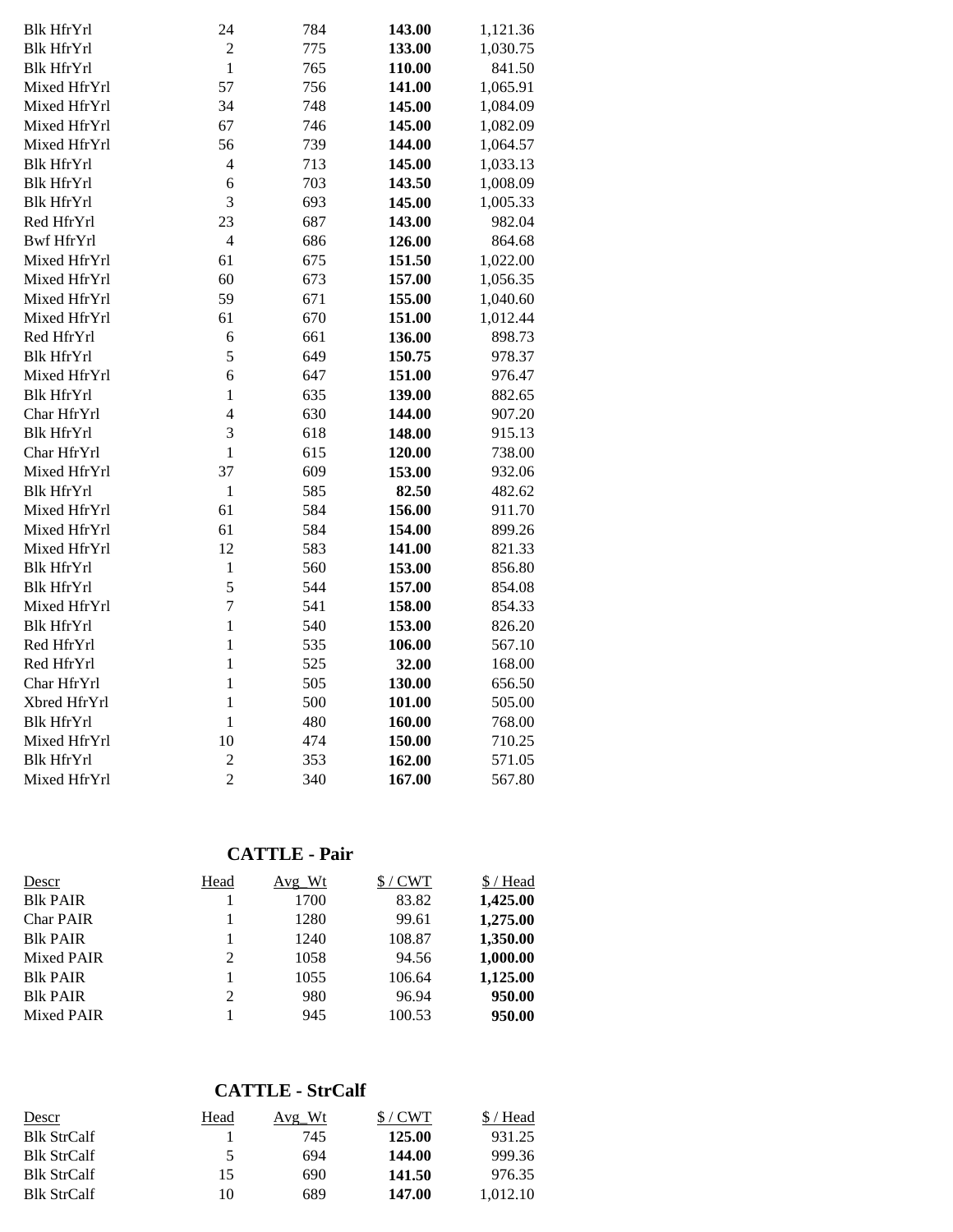| Mixed StrCalf      | 14 | 634 | 151.00 | 957.77 |
|--------------------|----|-----|--------|--------|
| <b>Blk StrCalf</b> | 6  | 620 | 145.00 | 899.00 |
| Mixed StrCalf      | 53 | 604 | 144.00 | 869.71 |
| <b>Blk StrCalf</b> | 3  | 552 | 162.00 | 893.70 |
| <b>Blk StrCalf</b> | 1  | 540 | 75.00  | 405.00 |
| <b>Blk StrCalf</b> | 1  | 520 | 171.00 | 889.20 |
| <b>Bwf StrCalf</b> | 7  | 464 | 183.00 | 848.34 |
| Mixed StrCalf      | 4  | 446 | 183.00 | 816.64 |
| <b>Blk StrCalf</b> | 15 | 379 | 207.00 | 785.22 |
| <b>Blk StrCalf</b> | 1  | 370 | 158.00 | 584.60 |
| <b>Blk StrCalf</b> | 2  | 315 | 221.00 | 696.15 |
| <b>Bwf StrCalf</b> | 1  | 300 | 221.00 | 663.00 |
| Char StrCalf       |    | 285 | 140.35 | 400.00 |
| Mixed StrCalf      |    | 270 | 175.93 | 475.00 |
| <b>Bwf StrCalf</b> |    | 255 | 176.47 | 450.00 |
| <b>Blk StrCalf</b> |    | 190 | 263.16 | 500.00 |

#### **CATTLE - StrYrl**

| Descr             | Head           | Avg_Wt | $$/$ CWT | \$/Head  |
|-------------------|----------------|--------|----------|----------|
| <b>Blk StrYrl</b> | 1              | 1645   | 80.00    | 1,316.00 |
| <b>Blk StrYrl</b> | $\mathbf{1}$   | 1500   | 95.00    | 1,425.00 |
| Lnghrn StrYrl     | $\mathbf{1}$   | 1040   | 19.00    | 197.60   |
| <b>Blk StrYrl</b> | $\mathbf{1}$   | 1000   | 110.00   | 1,100.00 |
| <b>Blk StrYrl</b> | $\mathbf{1}$   | 975    | 110.00   | 1,072.50 |
| <b>Blk StrYrl</b> | $\overline{3}$ | 958    | 143.00   | 1,370.42 |
| Mixed StrYrl      | 59             | 881    | 154.35   | 1,360.37 |
| Red StrYrl        | $\mathbf{1}$   | 855    | 138.00   | 1,179.90 |
| <b>Blk StrYrl</b> | 27             | 836    | 155.50   | 1,300.44 |
| Mixed StrYrl      | 64             | 825    | 160.25   | 1,322.06 |
| Xbred StrYrl      | $\mathbf{1}$   | 820    | 131.00   | 1,074.20 |
| <b>Blk StrYrl</b> | $\overline{2}$ | 820    | 149.00   | 1,221.80 |
| <b>Blk StrYrl</b> | 65             | 815    | 160.75   | 1,309.74 |
| <b>Blk StrYrl</b> | 8              | 814    | 155.00   | 1,261.31 |
| Red StrYrl        | 3              | 803    | 142.00   | 1,140.73 |
| Mixed StrYrl      | 65             | 798    | 161.25   | 1,287.52 |
| Mixed StrYrl      | $\overline{2}$ | 790    | 138.00   | 1,090.20 |
| Mixed StrYrl      | 41             | 789    | 162.00   | 1,278.61 |
| Mixed StrYrl      | 64             | 788    | 160.50   | 1,264.44 |
| Mixed StrYrl      | 64             | 775    | 157.00   | 1,216.75 |
| <b>Blk StrYrl</b> | $\overline{c}$ | 775    | 162.00   | 1,255.50 |
| <b>Blk StrYrl</b> | 3              | 743    | 148.00   | 1,100.13 |
| Mixed StrYrl      | 13             | 728    | 156.00   | 1,135.20 |
| <b>Blk StrYrl</b> | $\overline{4}$ | 711    | 159.00   | 1,130.89 |
| <b>Blk StrYrl</b> | 11             | 708    | 160.00   | 1,133.09 |
| Red StrYrl        | 22             | 706    | 161.00   | 1,137.25 |
| <b>Blk StrYrl</b> | 6              | 688    | 161.00   | 1,108.22 |
| <b>Blk StrYrl</b> | $\overline{7}$ | 688    | 134.00   | 921.73   |
| <b>Bwf StrYrl</b> | $\mathbf{1}$   | 680    | 160.00   | 1,088.00 |
| Red StrYrl        | 8              | 663    | 151.00   | 1,001.32 |
| <b>Blk StrYrl</b> | $\overline{4}$ | 654    | 163.00   | 1,065.61 |
| <b>Blk StrYrl</b> | 11             | 633    | 164.00   | 1,038.42 |
| <b>Blk StrYrl</b> | $\overline{7}$ | 624    | 153.00   | 954.06   |
| <b>Blk StrYrl</b> | 12             | 578    | 177.00   | 1,022.91 |
| <b>Blk StrYrl</b> | $\overline{c}$ | 570    | 168.00   | 957.60   |
| <b>Blk StrYrl</b> | $\mathbf{1}$   | 560    | 170.00   | 952.00   |
| Mixed StrYrl      | 5              | 550    | 50.00    | 275.00   |
| <b>Blk StrYrl</b> | $\overline{4}$ | 520    | 169.00   | 878.80   |
| Mixed StrYrl      | 9              | 472    | 186.00   | 878.33   |
| Mixed StrYrl      | $\overline{4}$ | 464    | 32.00    | 148.40   |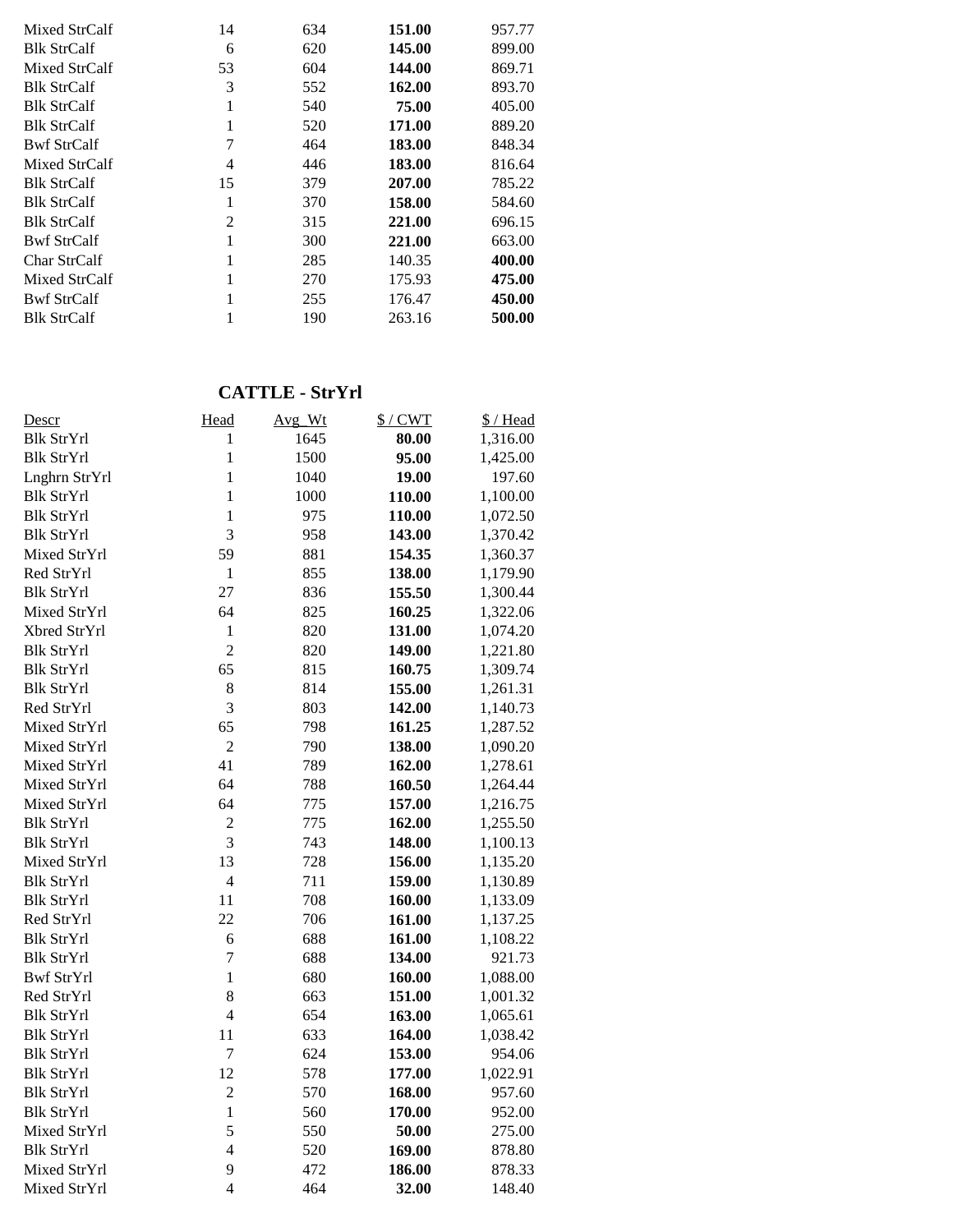| Mixed StrYrl | 380 | 32.00  | 121.60 |
|--------------|-----|--------|--------|
| Blk StrYrl   | 350 | 209.00 | 731.50 |